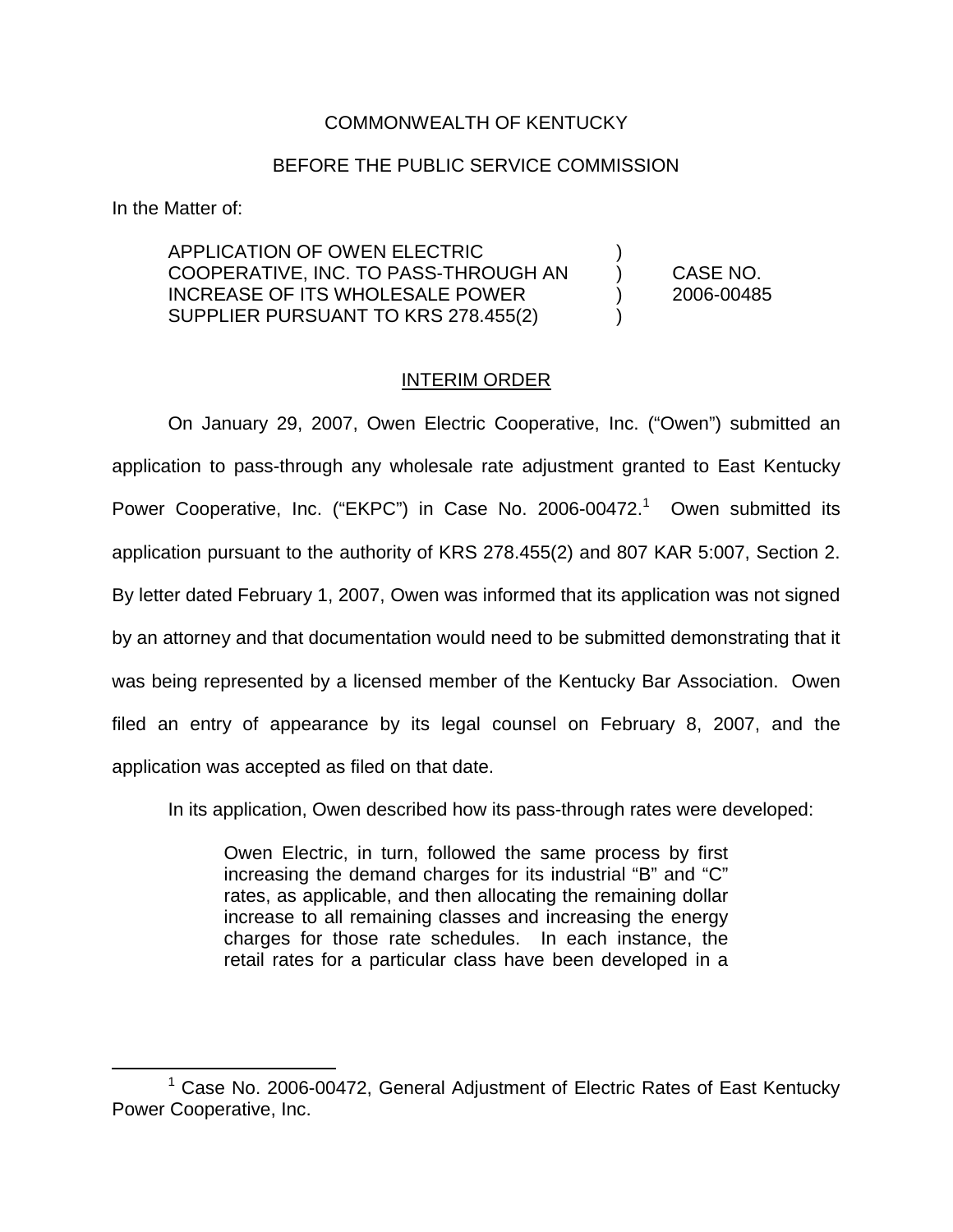manner that is consistent with the method proposed by EKPC. The proposed rate design structure at retail does not change the rate design currently in effect and is consistent with the rate design methodology used at wholesale. $<sup>2</sup>$ </sup>

In support of its proposed pass-through methodology, Owen stated that each Member System must recover the dollar increase from the new wholesale rates and that it is important to implement retail rates that mirror the change at wholesale, while still complying with the proportionality and rate design requirements. $3$  It further states that EKPC and the Member Systems understand that a "pure" proportional increase at retail would result in increases to customer, demand, and energy charges, but it does not agree that strict adherence to the existing proportion of revenue at retail by these components is reasonable. In support of this position it stated, for example, that EKPC and the Member Systems cannot justify a change to the customer charge as EKPC's proposed wholesale rate increase has no relationship to customer cost because EKPC has not proposed an increase in its substation or metering point charge.<sup>4</sup>

Owen argues that KRS 278.455(2) explicitly recognizes "proportional" allocation without stating a specific method and, that it is reasonable for it to maintain the rate design relationship from wholesale to retail that has existed for a number of years.

Owen also provided comparative analyses of its present and proposed revenues that reflected the percentage that each rate schedule or class represented of the total

<sup>2</sup> Application at 2.

<sup>&</sup>lt;sup>3</sup> Response to the Commission Staff's First Data Request dated March 12, 2007, Item 2(b).

 $4$  Id.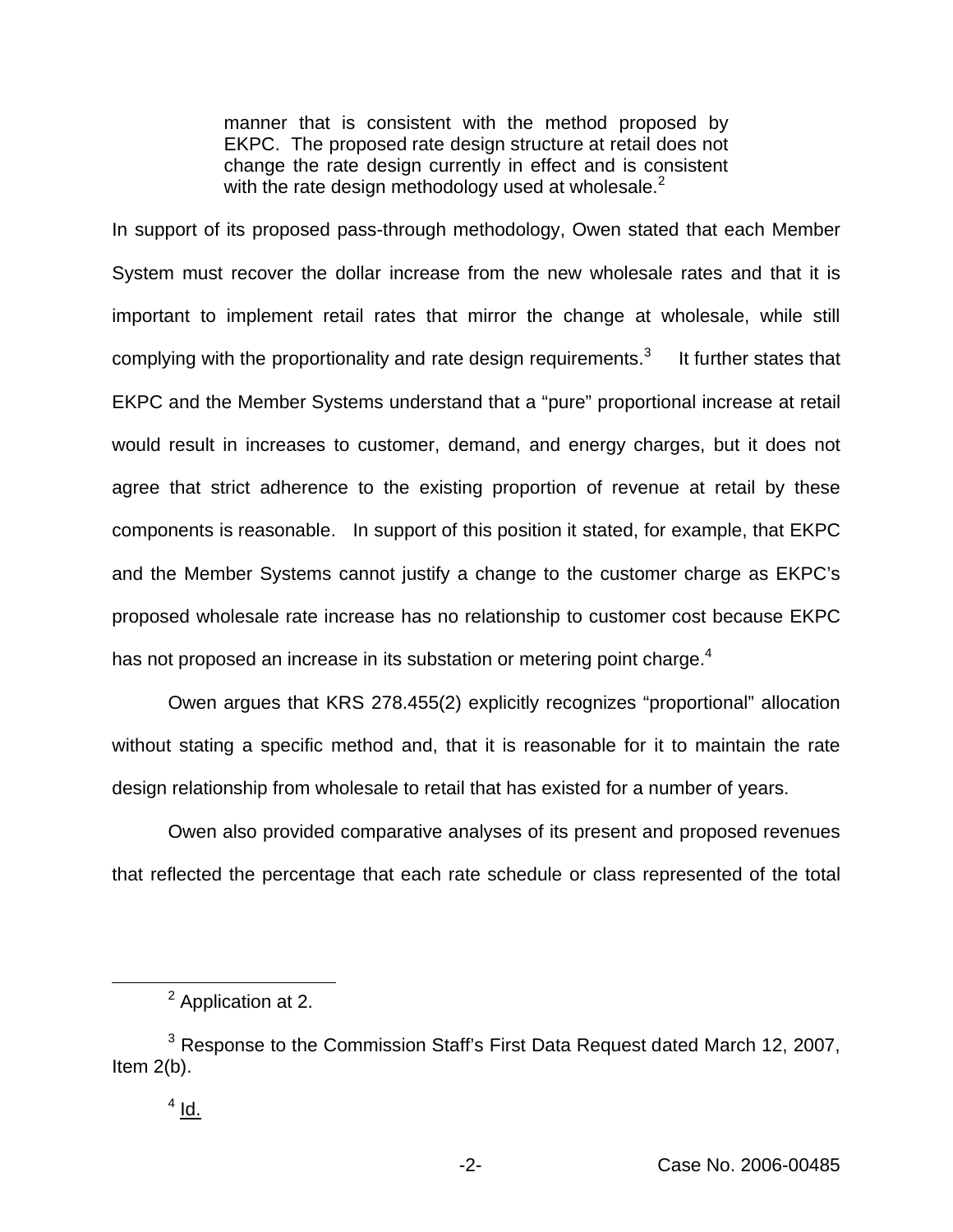revenues and that reflected the percentage that each component of the base rates within each rate schedule or class represented of the total base rate revenues.<sup>5</sup>

KRS 278.455(2) provides that a distribution cooperative may change its rates to reflect a change in the rate of its wholesale supplier if the effects of an increase or decrease are allocated to each class and within each tariff on a proportional basis that will result in no change in the rate design currently in effect. Further, 807 KAR 5:007, Section 2(2), provides that the distribution cooperative shall file an analysis demonstrating that the rate change does not alter the rate design currently in effect and the revenue change has been allocated to each class and within each tariff on a proportional basis.

The Commission has reviewed the approach proposed by Owen to pass-through any increases in the wholesale rates from EKPC and to allocate any increases to its retail rates. Based upon this review, the Commission finds that Owen's approach does not comply with the provisions of KRS 278.455(2) and 807 KAR 5:007, Section 2(2), and therefore it should be rejected. Both the statute and administrative regulation are quite clear that the allocation of the wholesale rate increase must not change the retail rate design currently in effect and that the wholesale rate increase must be allocated to each retail class and within each retail tariff on a proportional basis. There is no provision in either KRS 278.455 or 807 KAR 5:007 requiring that there be a correlation between the proposed wholesale rate design and the proposed retail rate design. Moreover, there is no provision or requirement that the process utilized to develop the wholesale rates must be followed or duplicated in the retail rates.

 $<sup>5</sup>$  ld., Item 3(a).</sup>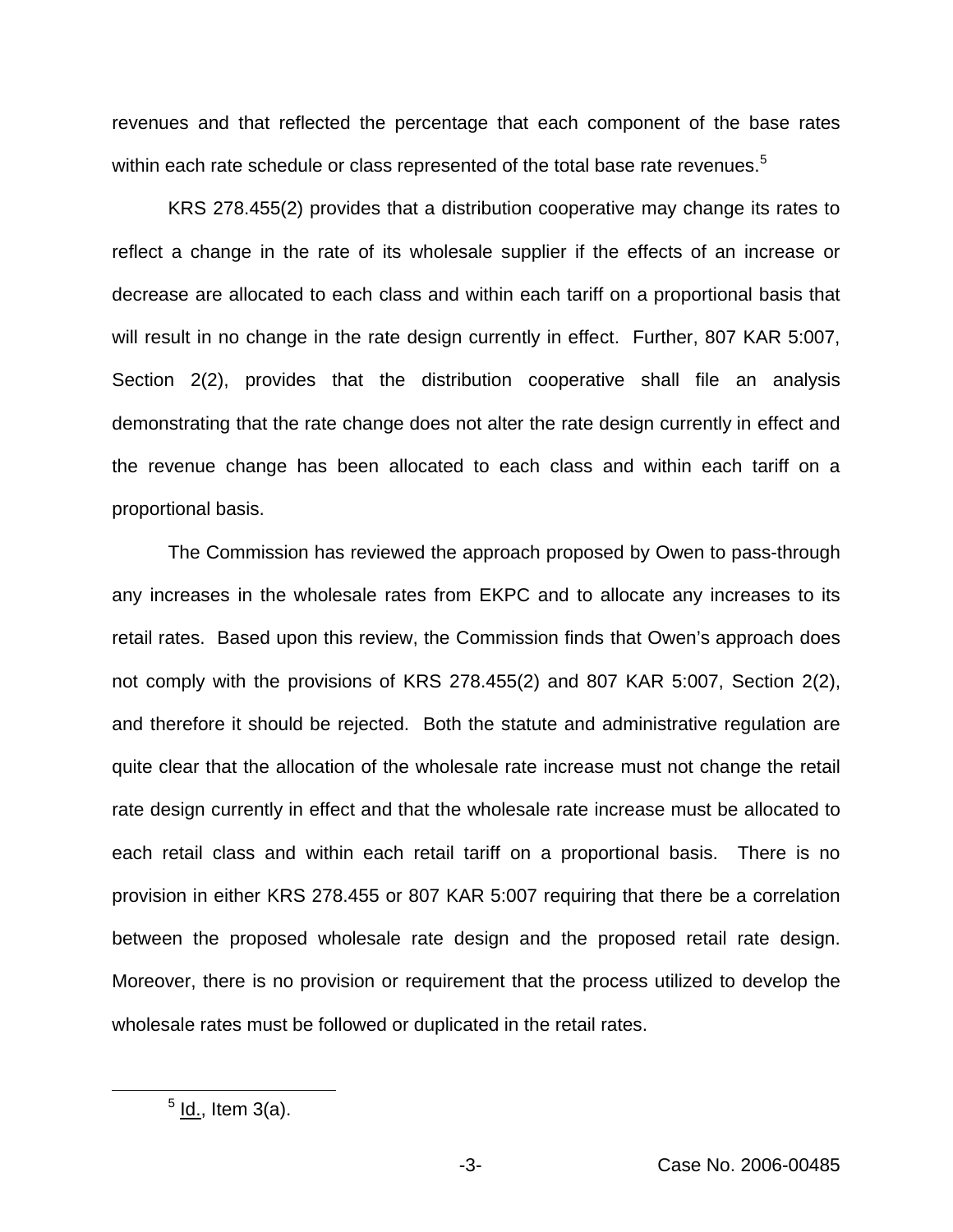What is required is an allocation of the wholesale rate increase to the retail rates, on a proportional basis to each retail class and within each retail tariff, in a manner that does not change the existing distribution cooperative rate design. Contrary to the arguments of Owen and EKPC, the Commission finds that the statute and administrative regulation require the distribution cooperative to follow a "strict adherence" to the existing proportion of revenues at retail, by rate mechanism component. Owen and EKPC have offered no evidence supporting their contention that the pass-through at retail must follow the proposed wholesale rate design process in a proportional manner.

The Commission today has issued an Order in Case No. 2006-00472 authorizing an interim \$19.0 million annualized increase in EKPC's wholesale rates, subject to refund, which becomes effective for service rendered on and after April 1, 2007. Owen's share of this interim increase is \$3,147,979. A post-hearing data response filed by EKPC in Case No. 2006-00472 on March 27, 2007<sup>6</sup> included the determination of Owen's rates reflecting the \$3,147,979 interim increase. However, those rates were developed using the same approach Owen submitted with its application. As the Commission has found that approach should be rejected, the rates submitted for Owen on March 27, 2007 should also be rejected. Under the provisions of KRS 278.455(2), the change in Owen's retail rates to reflect this increase must become effective for service rendered on and after April 1, 2007.

<sup>&</sup>lt;sup>6</sup> Case No. 2006-00472, Responses to Commission Staff's Data Request at Hearing on March 22, 2007, Item 2(b), Case No. 2006-00485, Attachments 1 and 2.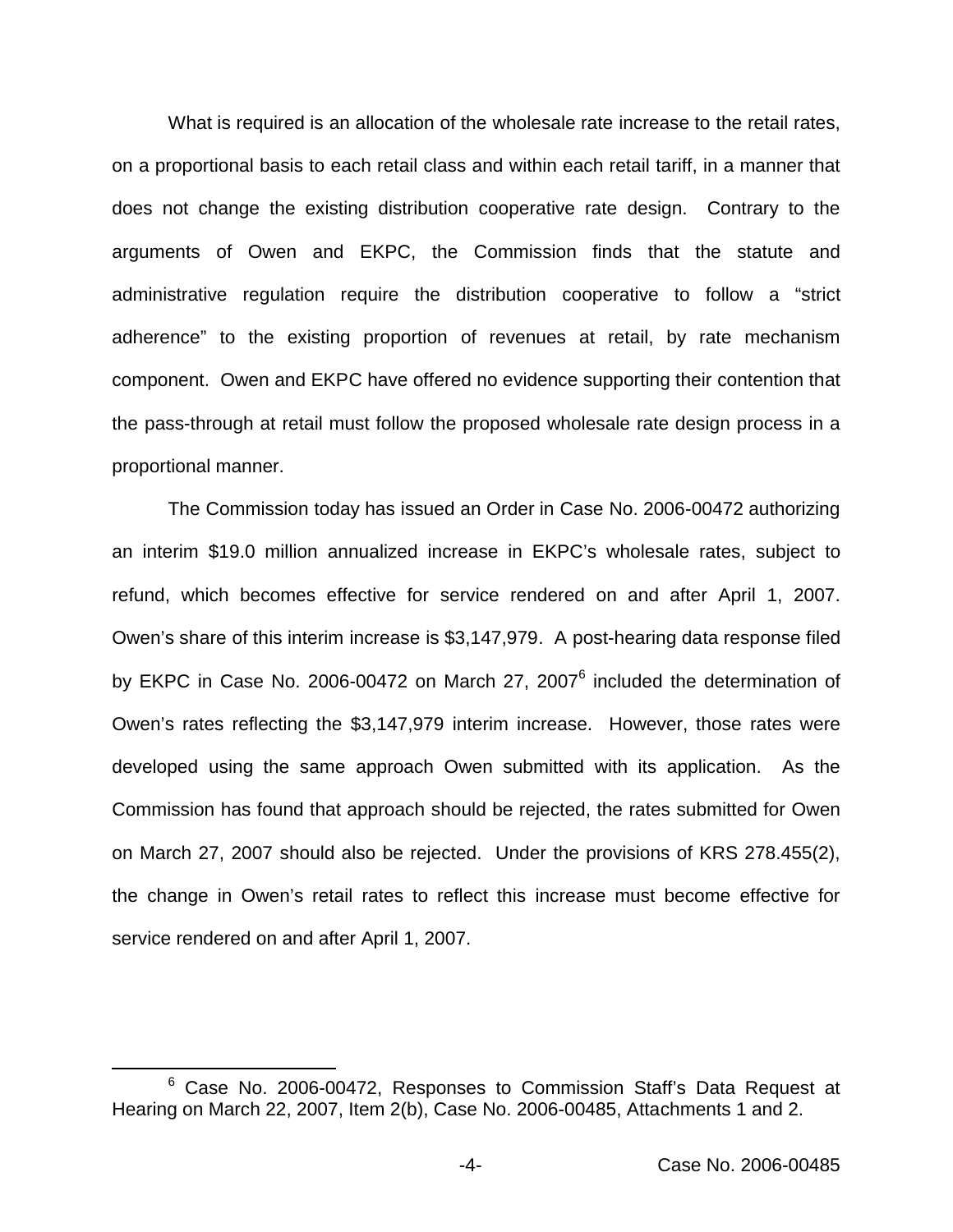IT IS THEREFORE ORDERED that:

1. The approach proposed by Owen to allocate its portion of any increase in the wholesale rates authorized in Case No. 2006-00472 is rejected.

2. The proposed rates submitted with Owen's application and the revised rates provided in a post-hearing data response in Case No. 2006-00472 are not consistent with the provisions of KRS 278.455 and 807 KAR 5:007 and are denied.

3. Owen shall develop retail rates that allocate the \$3,147,979 interim increase in wholesale rates authorized for EKPC on a proportional basis consistent with the requirements of KRS 278.455(2) and 807 KAR 5:007, Section 2(2).

4. Owen shall file these new interim retail rates with the Commission within 10 days of the date of this Order.

5. Owen shall submit within 10 days of the date of this Order analyses which demonstrate the interim increase has been allocated on a proportional basis to each class and within each tariff, in a manner that does not change Owen's existing rate design. The analyses shall follow the format required in the Commission Staff's First Data Request dated March 12, 2007, Item  $3(a)(1)$  and  $3(a)(2)$ . The analyses are to be provided in both hard copy and electronic Excel formats. The electronic analyses shall be provided on either CD-ROM or diskette with all formulas intact.

6. The increase in interim rates approved herein is subject to refund and shall become effective for service rendered on and after April 1, 2007.

7. Owen shall maintain its records in such a manner as will enable it, the Commission or its customers, to determine the amounts to be refunded and to whom they are due in the event that the rates approved herein are required to be refunded.

-5- Case No. 2006-00485